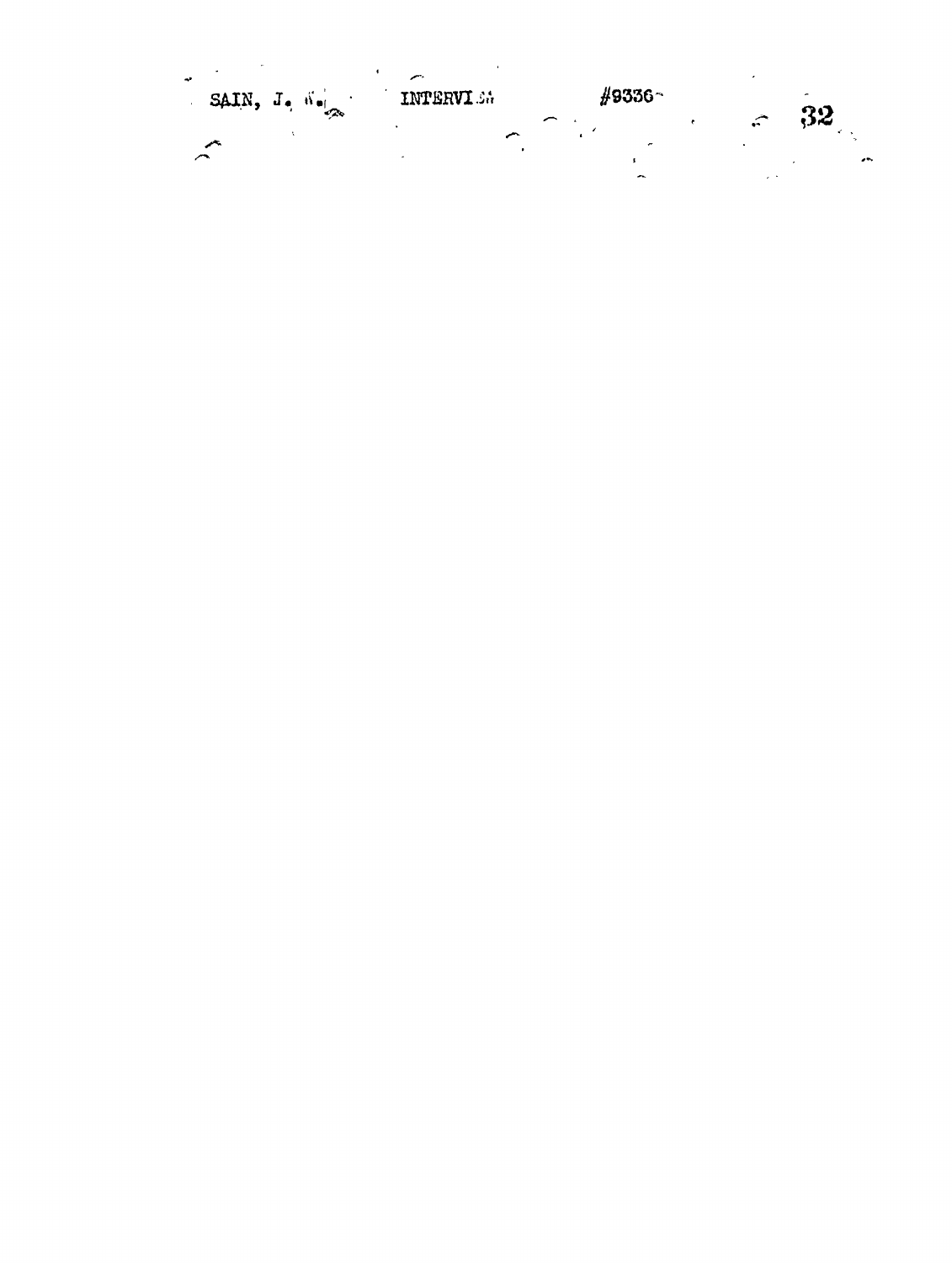| 9356<br>SAIN, J. W. INTERVIEW.                                                                                                                                                                                                                                               |                       |
|------------------------------------------------------------------------------------------------------------------------------------------------------------------------------------------------------------------------------------------------------------------------------|-----------------------|
|                                                                                                                                                                                                                                                                              |                       |
| $\frac{1}{2} \left( \frac{1}{2} \right) \frac{1}{2} \left( \frac{1}{2} \right)$                                                                                                                                                                                              | . Form $A-(S-149)$    |
| تما<br>BIOGRAPHY FORM<br>"ORES PROGRESS ADMITISTRATION<br>Indian-Pioneer History Project for Whilahoma                                                                                                                                                                       |                       |
|                                                                                                                                                                                                                                                                              |                       |
|                                                                                                                                                                                                                                                                              |                       |
| This report made on (date) Movember 30, 1937                                                                                                                                                                                                                                 |                       |
|                                                                                                                                                                                                                                                                              |                       |
| Name $J_{\bullet}$ $\theta_{\bullet}$ Sain<br>ı.                                                                                                                                                                                                                             |                       |
| Pet flice Address Kingfisher, Oklahoma<br>2.                                                                                                                                                                                                                                 |                       |
| 3.<br>Residence address (or hocation)                                                                                                                                                                                                                                        |                       |
| DATE F TRUM: This Mune . Day Year<br>4.1                                                                                                                                                                                                                                     | 1848                  |
| 5.                                                                                                                                                                                                                                                                           |                       |
| Place of birth Perry County, Okio                                                                                                                                                                                                                                            | P,                    |
| Peter Sain<br>Mame of Fatier                                                                                                                                                                                                                                                 | Place of birth Ohio   |
| Other information about father                                                                                                                                                                                                                                               | Farmer.               |
| Name of Whiter Elizabeth Sain<br>7.                                                                                                                                                                                                                                          | Place of birth . Ohio |
| Tther Anformation about mother                                                                                                                                                                                                                                               |                       |
| Notes or/complete narrative by the field worker dealing with the<br>life and story of the person interviewed. Refer to Manual for<br>suggested subjects and questions, Cortinue on blank sheets if<br>necessary and attach firmly to this form. Number of sheets<br>attághed |                       |
|                                                                                                                                                                                                                                                                              |                       |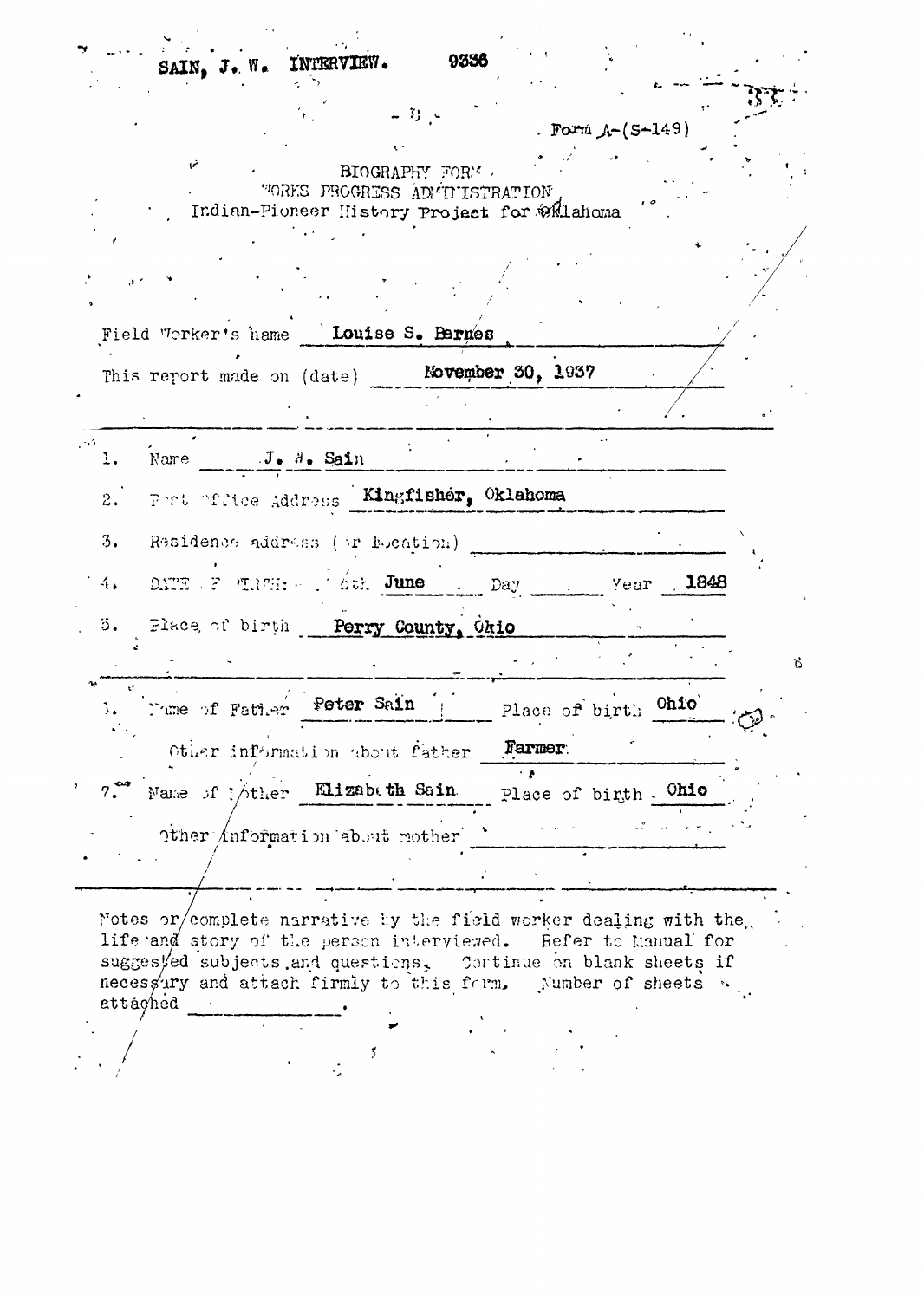**7**

 $\widehat{\mathscr{D}}$ 

Louise 3. Barnes Investigator November 30, 1937.

> Enterview with J. W. Sain Kingfisher, Oklahoma.

.1 was born in Pprry. County, Ohio, in 1848, and early years were spent in that locality. I com pleted my education in Somerset .cademy and then spent a successiti career as a teacher. My first experience in that line was when I was seven teen years, old, and for fifteen years or terms I continued to teach in Perry County. For three years prior to the time I came west I engaged in a mercantile business at Junction City,  $\frac{1}{2}$ engaged in a meropolitical business at Junction City, at Junction City, at Junction City, and  $\mathcal{S}$ 

: *f* In  $187\%$  I went to Ringgold, lowa; ind purchased a tract of pradrie land, which I improved, making a model homeatead of the place. During the eight years of my residence there I was plite a successful firmer and stocken, and added to my income by teaching school in the winter.

In 1885°I located at Harper County, Kansas, buying a farm/near•the torn of Harper in which place 1 constructed a business block which I lensed to merchants.